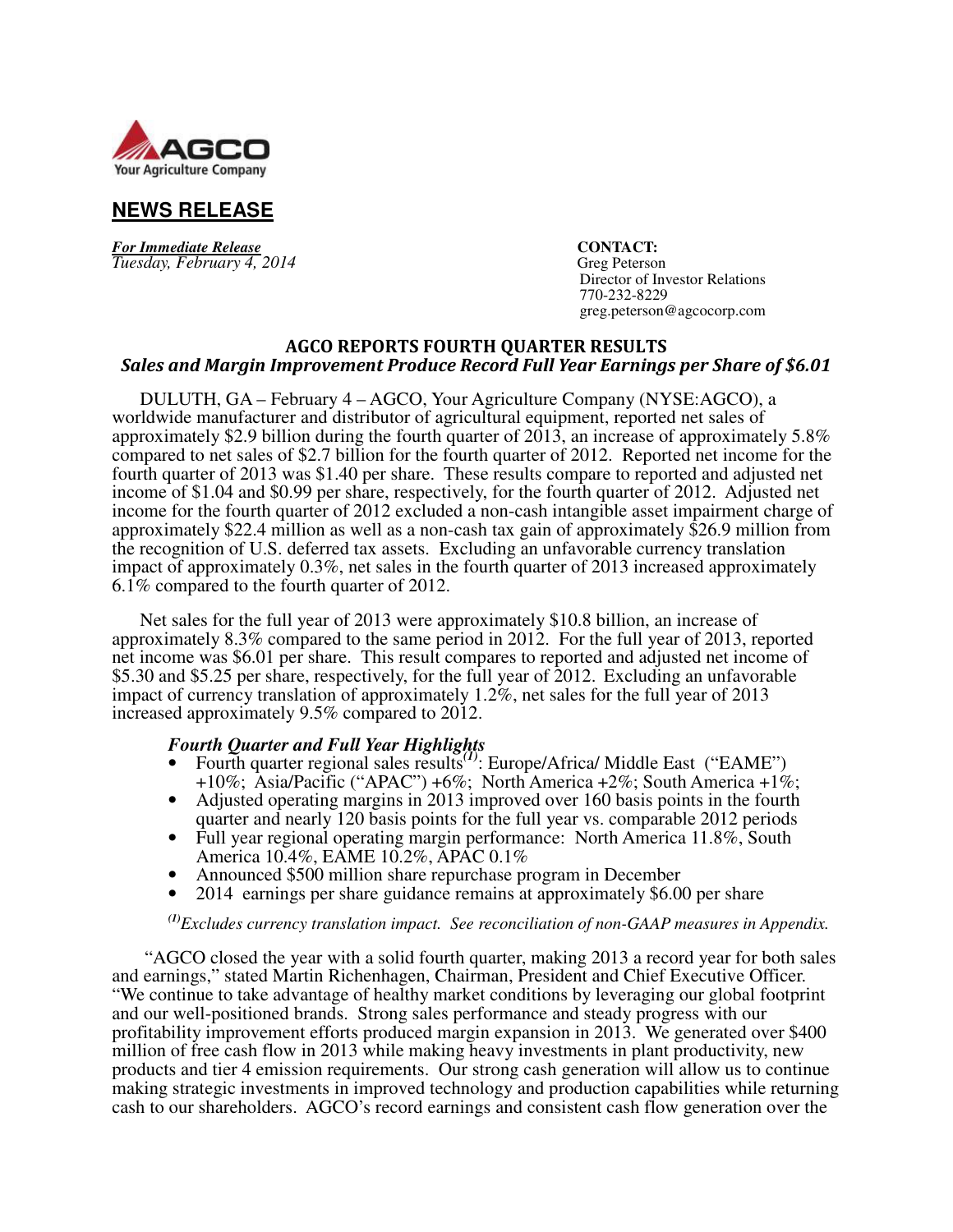last three years has strengthened our balance sheet and positioned the Company for continued success."

# **Market Update**

| <b>Industry Unit Retail Sales</b>                |                                                     |                                                     |
|--------------------------------------------------|-----------------------------------------------------|-----------------------------------------------------|
| Year ended December 31, 2013                     | <b>Tractors</b><br>Change from<br>Prior Year Period | <b>Combines</b><br>Change from<br>Prior Year Period |
| North America<br>South America<br>Western Europe | 9%<br>17%<br>$(1)\%$                                | 8%<br>35%<br>$(10)\%$                               |

"Crop production improved to more normal levels and farm income remained strong across most of the developed farm markets during 2013," stated Mr. Richenhagen. "Improved yields in North America and high levels of farm income supported industry sales. In Western Europe, favorable farm economics in France and Germany supported industry demand, while market conditions remained soft in the weather-impacted regions of the United Kingdom and parts of Northern Europe. Attractive soft commodity prices, improved harvests and supportive government financing programs all contributed to market strength in Brazil. In 2014, industry demand is expected to weaken due to lower commodity prices and reduced farm income. Our long-term view remains positive as increasing global demand for commodities driven by biofuel use, the growing world population and increasing emerging market protein consumption are expected to support elevated farm income and healthy conditions in our industry."

# **Regional Results**

|                                                        | 2013         | 2012        | Change from<br>2012 | $%$ change from<br>$2012$ due to<br>currency<br>translation $(1)$ |
|--------------------------------------------------------|--------------|-------------|---------------------|-------------------------------------------------------------------|
| Three months ended December 31                         |              |             |                     |                                                                   |
| North America                                          | \$.<br>658.1 | S.<br>652.3 | $0.9\%$             | $(0.6)\%$                                                         |
| South America                                          | 461.7        | 511.9       | $(9.8)\%$           | $(10.3)\%$                                                        |
| Europe/Africa/Middle East                              | 1.602.9      | 1,406.5     | 14.0%               | 3.8%                                                              |
| Asia/Pacific                                           | 137.0        | 132.7       | $3.2\%$             | $(3.1)\%$                                                         |
| Total                                                  | \$2,859.7    | \$2.703.4   | 5.8%                | $(0.3)\%$                                                         |
| <b>Year ended December 31</b>                          |              |             |                     |                                                                   |
| North America                                          | \$2,757.8    | \$2,584.4   | $6.7\%$             | $(0.3)\%$                                                         |
| South America                                          | 2,039.7      | 1,855.7     | $9.9\%$             | $(11.9)\%$                                                        |
| Europe/Africa/Middle East                              | 5.481.5      | 5.073.7     | $8.0\%$             | $2.3\%$                                                           |
| Asia/Pacific                                           | 507.9        | 448.4       | 13.3%               | $(2.1)\%$                                                         |
| Total                                                  | \$10,786.9   | \$9,962.2   | $8.3\%$             | $(1.2)\%$                                                         |
| <sup>(1)</sup> See Footnotes for additional disclosure |              |             |                     |                                                                   |

### *AGCO Regional Net Sales (in millions)*

### *North America*

North American net sales grew 7.0% during the full year of 2013 compared to 2012, excluding the negative impact of currency translation. Sales were strongest in the row crop segment, with the most significant increases in sprayers, high horsepower tractors, grain storage products and implements. Increased sales, a favorable product mix and margin improvement initiatives all contributed to growth in income from operations of \$66.0 million for the full year of 2013 compared to the same period in 2012.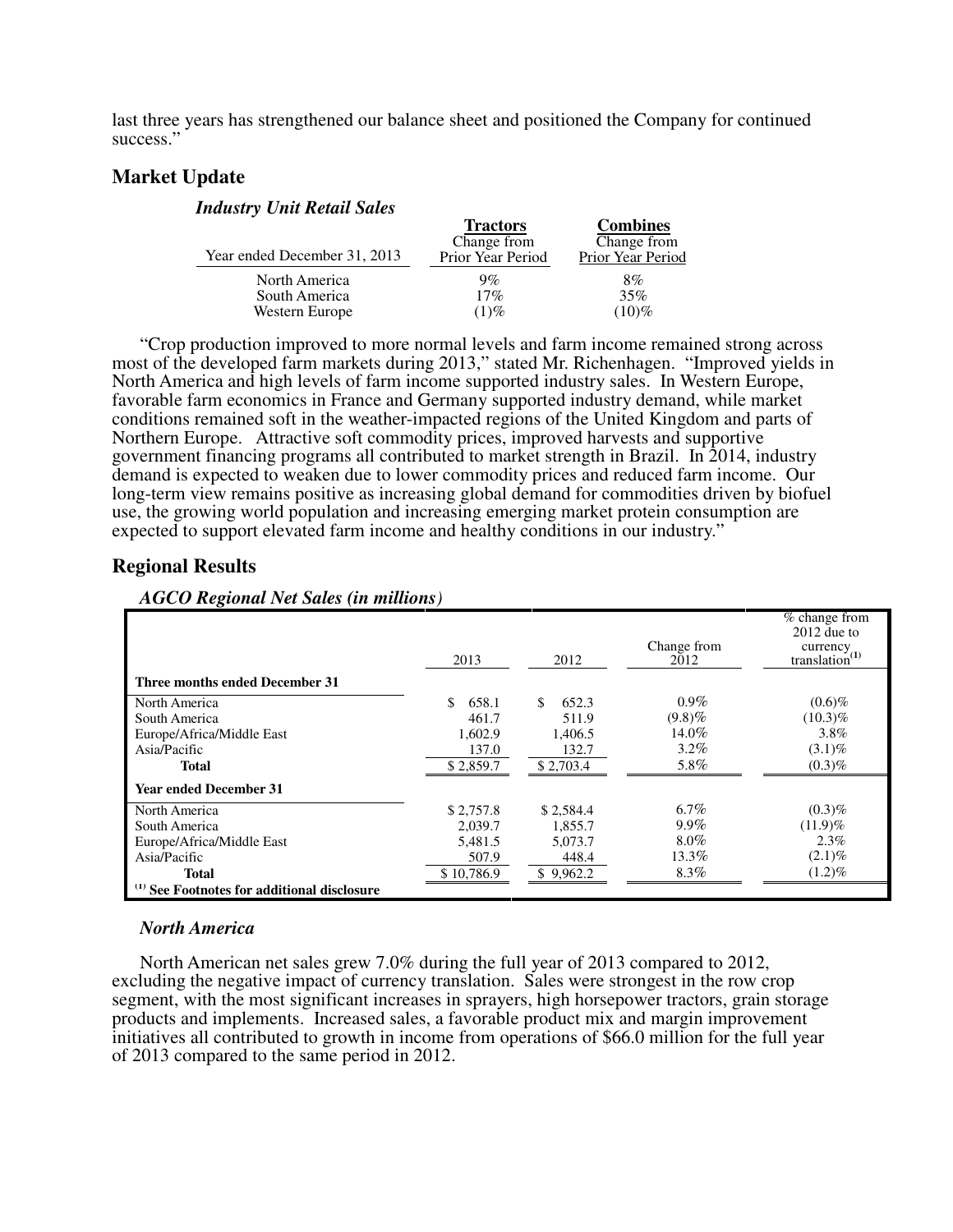### *South America*

AGCO's South American net sales grew 21.8% in the full year of 2013 compared to the same period in 2012, excluding the negative impact of currency translation. Sales were higher in both Brazil and Argentina, with growth mainly in high horsepower tractors, sprayers and grain storage products. Operating margins improved approximately 170 basis points for the full year of 2013 compared to 2012 due to higher sales, a richer mix of products and the benefit of cost-reduction initiatives. Income from operations increased \$51.1 million for the full year of 2013 compared to 2012.

#### *EAME*

Net sales in AGCO's EAME region improved by 5.7% in the full year of 2013 compared to the full year of 2012 on a constant currency basis. Improved production capacity at the Fendt facility in Germany generated most of the increase. Higher sales in France and Germany were partially offset by declines in Central and Eastern Europe. EAME's income from operations increased \$83.3 million for the full year of 2013 compared to 2012. The benefit of higher sales and improved production efficiency contributed to the increase.

#### *Asia/Pacific*

Net sales in the Asia/Pacific region were 15.4% higher in the full year of 2013 compared to the same period in 2012, excluding the negative impact of currency translation. Growth in China, East Asia and Australia produced most of the increase. Income from operations in the Asia/Pacific region declined by \$9.7 million in the full year of 2013 compared to the same period in 2012. The benefit of higher sales was offset by increased market development costs in China.

### **Outlook**

Lower commodity prices relative to 2013 are expected to result in reduced farm income and softer industry demand across the developed agricultural equipment markets in 2014. AGCO is projecting net sales in a range from \$10.8 billion to \$11.0 billion, with forecasted pricing benefits and market share improvements offsetting the impact of the expected industry decline. Improved gross margins compared to 2013 levels are expected to be offset by higher engineering and market development costs. Based on these assumptions, AGCO is targeting earnings per share of approximately \$6.00 during 2014.

"2014 will be a challenging year for our industry," stated Mr. Richenhagen. "With modest declines in demand expected across most markets, we will focus on managing working capital while we continue to execute on our strategic initiatives. We expect to continue investing in new products and technology, as well as devoting significant resources to enhance our presence in the CIS region, China and Africa. Our plans in 2014 also include investing in our production facilities to improve efficiency as well as in higher technology products that will make farmers more productive and more profitable."

\* \* \* \* \*

AGCO will be hosting a conference call with respect to this earnings announcement at 10:00 a.m. Eastern Time on Tuesday, February 4, 2014. The Company will refer to slides on its conference call. Interested persons can access the conference call and slide presentation via AGCO's website at www.agcocorp.com in the "Events" section on the "Company/Investors" page of our website. A replay of the conference call will be available approximately two hours after the conclusion of the conference call for twelve months following the call. A copy of this press release will be available on AGCO's website for at least twelve months following the call.

\* \* \* \* \*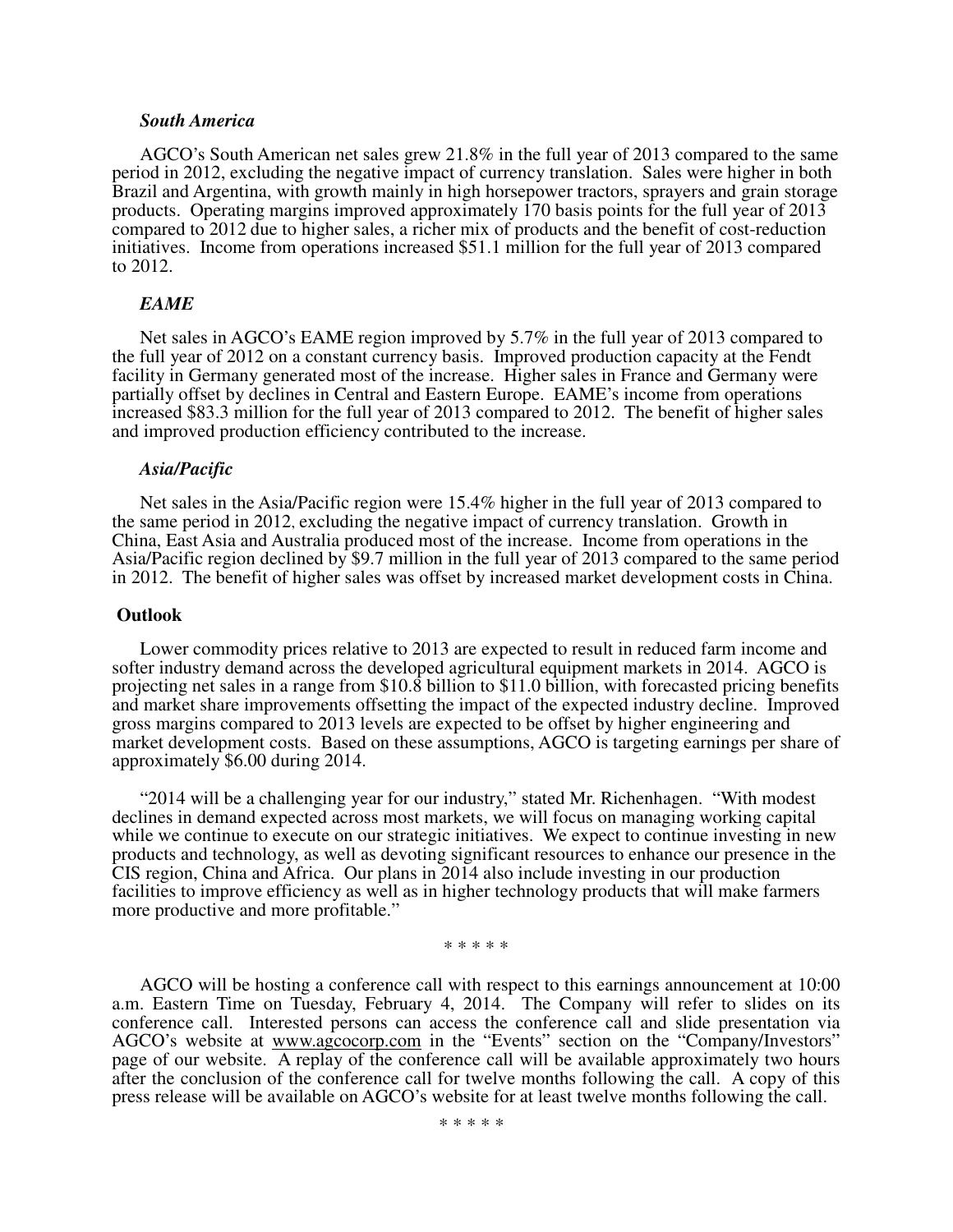## *Safe Harbor Statement*

Statements that are not historical facts, including the projections of earnings per share, sales, market conditions, farm incomes and productivity, global grain consumption, commodity prices, population levels, margin improvements, investments in production facilities and product development, industry demand, market development and engineering expenses, inventory levels, cash flow levels and general economic conditions, are forward-looking and subject to risks that could cause actual results to differ materially from those suggested by the statements. The following are among the factors that could cause actual results to differ materially from the results discussed in or implied by the forward-looking statements.

- Our financial results depend entirely upon the agricultural industry, and factors that adversely affect the agricultural industry generally, including declines in the general economy, increases in farm input costs, lower commodity prices, lower farm income and changes in the availability of credit for our retail customers, will adversely affect us.
- A majority of our sales and manufacturing take place outside the United States, and, as a result, we are exposed to risks related to foreign laws, taxes, economic conditions, labor supply and relations, political conditions and governmental policies. These risks may delay or reduce our realization of value from our international operations.
- Most retail sales of the products that we manufacture are financed, either by our joint ventures with Rabobank or by a bank or other private lender. During 2013, our joint ventures with Rabobank, which are controlled by Rabobank and are dependent upon Rabobank for financing as well, financed approximately 50% of the retail sales of our tractors and combines in the markets where the joint ventures operate. Any difficulty by Rabobank to continue to provide that financing, or any business decision by Rabobank as the controlling member not to fund the business or particular aspects of it (for example, a particular country or region), would require the joint ventures to find other sources of financing (which may be difficult to obtain), or us to find another source of retail financing for our customers, or our customers would be required to utilize other retail financing providers. As a result of the recent economic downturn, financing for capital equipment purchases generally has become more difficult in certain regions and in some cases, was expensive to obtain. To the extent that financing is not available or available only at unattractive prices, our sales would be negatively impacted.
- Both AGCO and our retail finance joint ventures have substantial account receivables from dealers and end customers, and we would be adversely impacted if the collectability of these receivables was not consistent with historical experience; this collectability is dependent upon the financial strength of the farm industry, which in turn is dependent upon the general economy and commodity prices, as well as several of the other factors listed in this section.
- We have experienced substantial and sustained volatility with respect to currency exchange rate and interest rate changes, including uncertainty associated with the Euro, which can adversely affect our reported results of operations and the competitiveness of our products.
- All acquisitions involve risks relating to retention of key employees and customers and fulfilling projections prepared by or at the direction of prior ownership. In addition, we may encounter difficulties in integrating recent and future acquisitions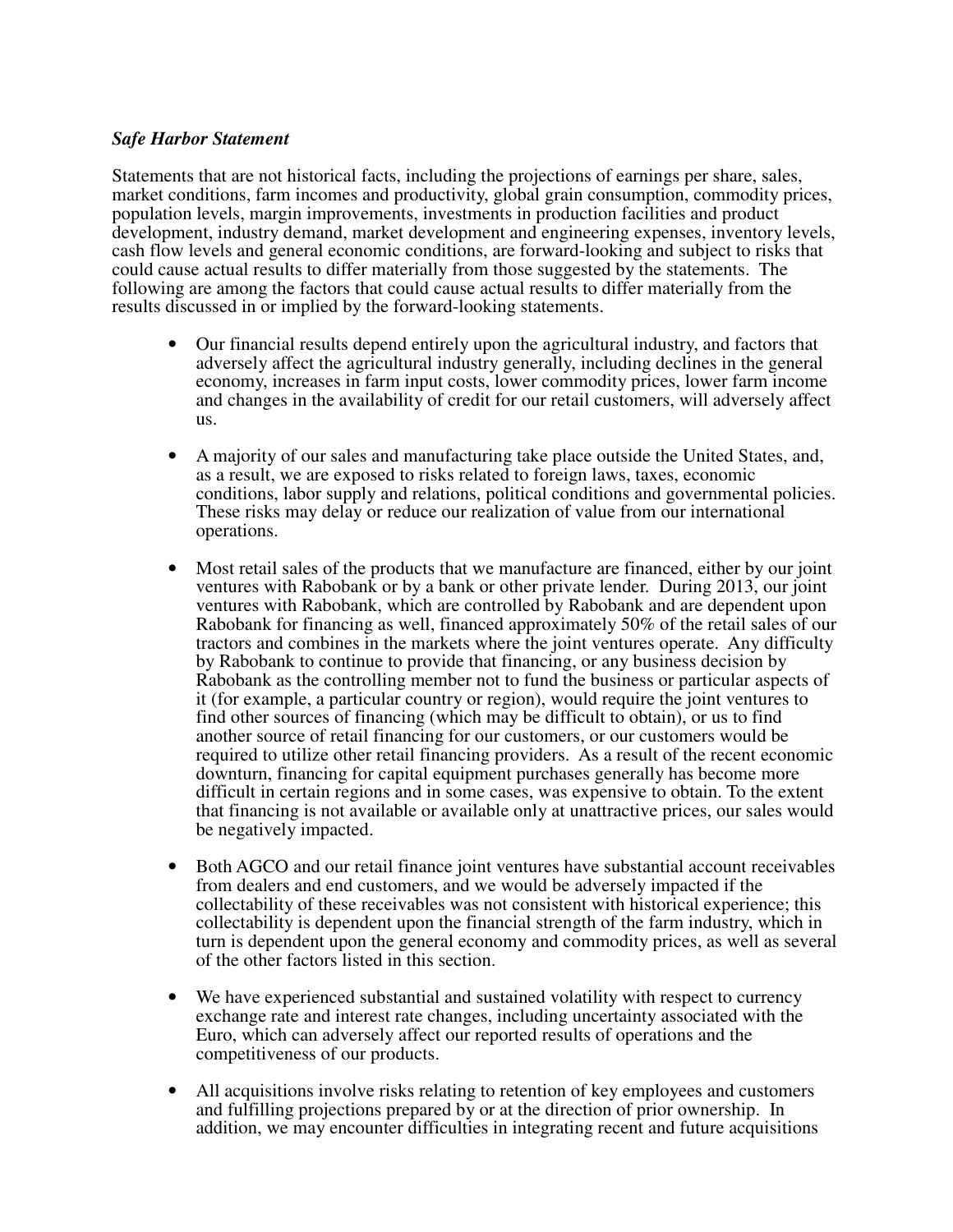into our business and may not fully achieve, or achieve within a reasonable time frame, expected strategic objectives and other expected benefits of the acquisition.

- Our success depends on the introduction of new products, particularly engines that comply with emission requirements, which requires substantial expenditures.
- Our production levels and capacity constraints at our facilities, including those resulting from plant expansions and systems upgrades at our manufacturing facilities, could adversely affect our results.
- Our expansion plans in emerging markets, including establishing a greater manufacturing and marketing presence and growing our use of component suppliers, could entail significant risks.
- We depend on suppliers for components, parts and raw materials for our products, and any failure by our suppliers to provide products as needed, or by us to promptly address supplier issues, will adversely impact our ability to timely and efficiently manufacture and sell products. We also are subject to raw material price fluctuations, which can adversely affect our manufacturing costs.
- We face significant competition, and if we are unable to compete successfully against other agricultural equipment manufacturers, we would lose customers and our net sales and profitability would decline.
- We have a substantial amount of indebtedness, and, as result, we are subject to certain restrictive covenants and payment obligations that may adversely affect our ability to operate and expand our business.

Further information concerning these and other factors is included in AGCO's filings with the Securities and Exchange Commission, including its Form 10-K for the year ended December 31, 2012 and subsequent Form 10-Qs. AGCO disclaims any obligation to update any forward-looking statements except as required by law.

\* \* \* \* \*

## *About AGCO*

AGCO, Your Agriculture Company, (NYSE: AGCO), is a global leader focused on the design, manufacture and distribution of agricultural machinery. AGCO supports more productive farming through a full line of tractors, combines, hay tools, sprayers, forage equipment, tillage, implements, grain storage and protein production systems, as well as related replacement parts. AGCO products are sold through five core machinery brands, Challenger®, Fendt®, Massey Ferguson®, Valtra® and GSI®, and are distributed globally through 3,100 independent dealers and distributors in more than 140 countries worldwide. Retail financing is available through AGCO Finance for qualified purchasers. Founded in 1990, AGCO is headquartered in Duluth, Georgia, USA. In 2013, AGCO had net sales of \$10.8 billion. For more information, see http://www.agcocorp.com

> # # # # # Please visit our website at www.agcocorp.com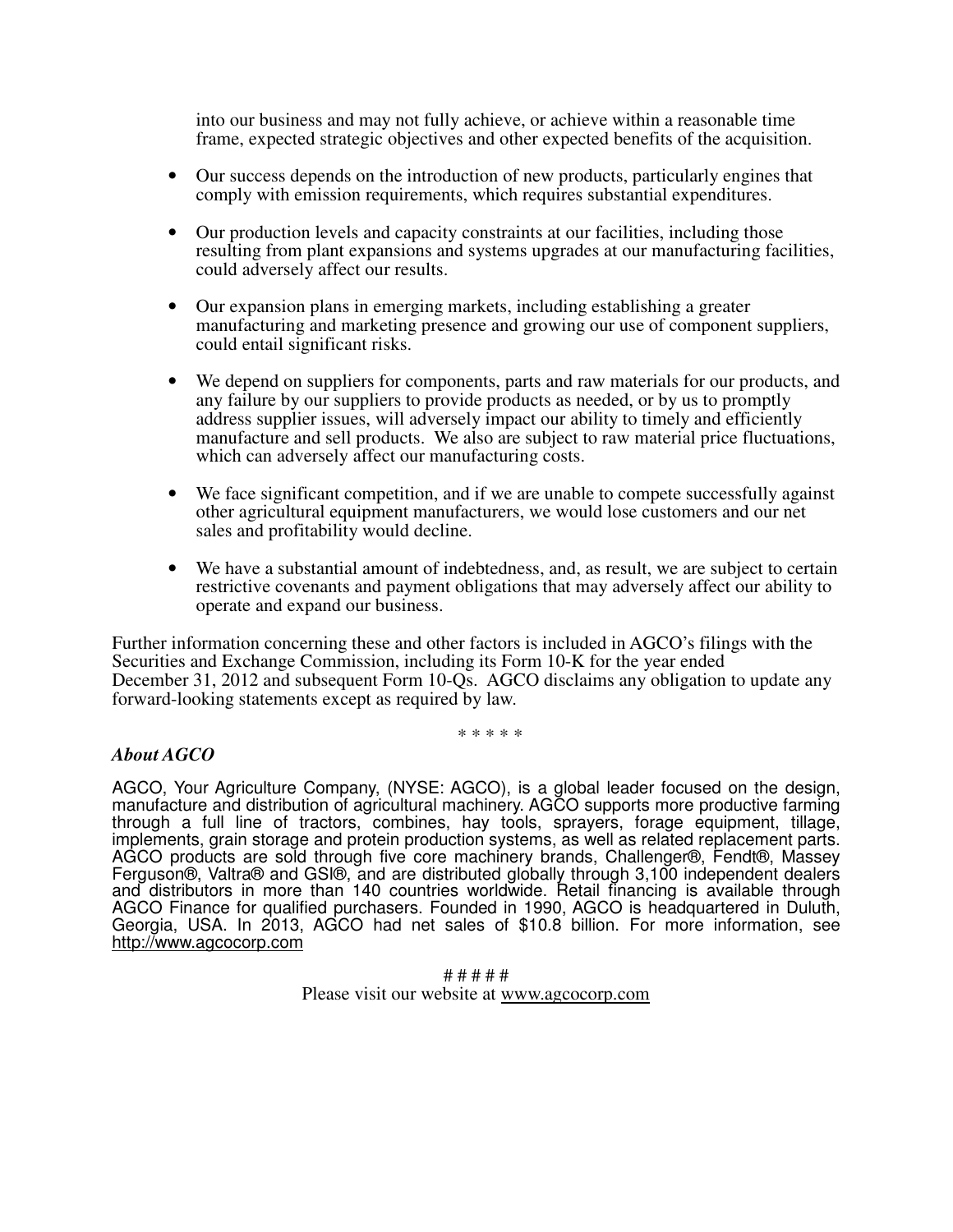# AGCO CORPORATION AND SUBSIDIARIES CONDENSED CONSOLIDATED BALANCE SHEETS (unaudited and in millions)

| <b>ASSETS</b><br><b>Current Assets:</b><br>Cash and cash equivalents<br>1,047.2<br>781.3<br>\$<br>\$<br>Accounts and notes receivable, net<br>940.6<br>924.6<br>Inventories, net<br>2,016.1<br>1,703.1<br>Deferred tax assets<br>241.2<br>243.5<br>Other current assets<br>272.0<br>302.2<br>Total current assets<br>4,517.1<br>3.954.7<br>Property, plant and equipment, net<br>1,602.3<br>1,406.1<br>Investment in affiliates<br>390.3<br>416.1<br>Deferred tax assets<br>24.4<br>40.0<br>Other assets<br>134.6<br>131.2<br>Intangible assets, net<br>565.6<br>607.1<br>Goodwill<br>1,178.7<br>1,192.4<br><b>Total assets</b><br>7,721.8<br>8,438.8<br>\$<br>\$<br><b>LIABILITIES AND STOCKHOLDERS' EQUITY</b><br><b>Current Liabilities:</b><br>Current portion of long-term debt<br>110.5<br>59.1<br>\$<br>\$ |                                       | December 31, 2013 | December 31, 2012 |  |  |
|-------------------------------------------------------------------------------------------------------------------------------------------------------------------------------------------------------------------------------------------------------------------------------------------------------------------------------------------------------------------------------------------------------------------------------------------------------------------------------------------------------------------------------------------------------------------------------------------------------------------------------------------------------------------------------------------------------------------------------------------------------------------------------------------------------------------|---------------------------------------|-------------------|-------------------|--|--|
|                                                                                                                                                                                                                                                                                                                                                                                                                                                                                                                                                                                                                                                                                                                                                                                                                   |                                       |                   |                   |  |  |
|                                                                                                                                                                                                                                                                                                                                                                                                                                                                                                                                                                                                                                                                                                                                                                                                                   |                                       |                   |                   |  |  |
|                                                                                                                                                                                                                                                                                                                                                                                                                                                                                                                                                                                                                                                                                                                                                                                                                   |                                       |                   |                   |  |  |
|                                                                                                                                                                                                                                                                                                                                                                                                                                                                                                                                                                                                                                                                                                                                                                                                                   |                                       |                   |                   |  |  |
|                                                                                                                                                                                                                                                                                                                                                                                                                                                                                                                                                                                                                                                                                                                                                                                                                   |                                       |                   |                   |  |  |
|                                                                                                                                                                                                                                                                                                                                                                                                                                                                                                                                                                                                                                                                                                                                                                                                                   |                                       |                   |                   |  |  |
|                                                                                                                                                                                                                                                                                                                                                                                                                                                                                                                                                                                                                                                                                                                                                                                                                   |                                       |                   |                   |  |  |
|                                                                                                                                                                                                                                                                                                                                                                                                                                                                                                                                                                                                                                                                                                                                                                                                                   |                                       |                   |                   |  |  |
|                                                                                                                                                                                                                                                                                                                                                                                                                                                                                                                                                                                                                                                                                                                                                                                                                   |                                       |                   |                   |  |  |
|                                                                                                                                                                                                                                                                                                                                                                                                                                                                                                                                                                                                                                                                                                                                                                                                                   |                                       |                   |                   |  |  |
|                                                                                                                                                                                                                                                                                                                                                                                                                                                                                                                                                                                                                                                                                                                                                                                                                   |                                       |                   |                   |  |  |
|                                                                                                                                                                                                                                                                                                                                                                                                                                                                                                                                                                                                                                                                                                                                                                                                                   |                                       |                   |                   |  |  |
|                                                                                                                                                                                                                                                                                                                                                                                                                                                                                                                                                                                                                                                                                                                                                                                                                   |                                       |                   |                   |  |  |
|                                                                                                                                                                                                                                                                                                                                                                                                                                                                                                                                                                                                                                                                                                                                                                                                                   |                                       |                   |                   |  |  |
|                                                                                                                                                                                                                                                                                                                                                                                                                                                                                                                                                                                                                                                                                                                                                                                                                   |                                       |                   |                   |  |  |
|                                                                                                                                                                                                                                                                                                                                                                                                                                                                                                                                                                                                                                                                                                                                                                                                                   |                                       |                   |                   |  |  |
|                                                                                                                                                                                                                                                                                                                                                                                                                                                                                                                                                                                                                                                                                                                                                                                                                   |                                       |                   |                   |  |  |
|                                                                                                                                                                                                                                                                                                                                                                                                                                                                                                                                                                                                                                                                                                                                                                                                                   |                                       |                   |                   |  |  |
| 201.2<br>192.1                                                                                                                                                                                                                                                                                                                                                                                                                                                                                                                                                                                                                                                                                                                                                                                                    | Convertible senior subordinated notes |                   |                   |  |  |
| Accounts payable<br>960.3<br>888.3                                                                                                                                                                                                                                                                                                                                                                                                                                                                                                                                                                                                                                                                                                                                                                                |                                       |                   |                   |  |  |
| Accrued expenses<br>1,389.2<br>1,226.5                                                                                                                                                                                                                                                                                                                                                                                                                                                                                                                                                                                                                                                                                                                                                                            |                                       |                   |                   |  |  |
| Other current liabilities<br>150.8<br>98.8                                                                                                                                                                                                                                                                                                                                                                                                                                                                                                                                                                                                                                                                                                                                                                        |                                       |                   |                   |  |  |
| Total current liabilities<br>2,464.8<br>2,812.0                                                                                                                                                                                                                                                                                                                                                                                                                                                                                                                                                                                                                                                                                                                                                                   |                                       |                   |                   |  |  |
| Long-term debt, less current portion<br>938.5<br>1,035.6                                                                                                                                                                                                                                                                                                                                                                                                                                                                                                                                                                                                                                                                                                                                                          |                                       |                   |                   |  |  |
| Pensions and postretirement health care benefits<br>246.4<br>331.6                                                                                                                                                                                                                                                                                                                                                                                                                                                                                                                                                                                                                                                                                                                                                |                                       |                   |                   |  |  |
| Deferred tax liabilities<br>251.2<br>242.7                                                                                                                                                                                                                                                                                                                                                                                                                                                                                                                                                                                                                                                                                                                                                                        |                                       |                   |                   |  |  |
| Other noncurrent liabilities<br>145.9<br>149.1                                                                                                                                                                                                                                                                                                                                                                                                                                                                                                                                                                                                                                                                                                                                                                    |                                       |                   |                   |  |  |
| Total liabilities<br>4.394.0<br>4,223.8                                                                                                                                                                                                                                                                                                                                                                                                                                                                                                                                                                                                                                                                                                                                                                           |                                       |                   |                   |  |  |
| Temporary equity<br>16.5                                                                                                                                                                                                                                                                                                                                                                                                                                                                                                                                                                                                                                                                                                                                                                                          |                                       |                   |                   |  |  |
| Stockholders' equity:                                                                                                                                                                                                                                                                                                                                                                                                                                                                                                                                                                                                                                                                                                                                                                                             |                                       |                   |                   |  |  |
| AGCO Corporation stockholders' equity:                                                                                                                                                                                                                                                                                                                                                                                                                                                                                                                                                                                                                                                                                                                                                                            |                                       |                   |                   |  |  |
| Common stock<br>1.0<br>1.0                                                                                                                                                                                                                                                                                                                                                                                                                                                                                                                                                                                                                                                                                                                                                                                        |                                       |                   |                   |  |  |
| Additional paid-in capital<br>1,117.9<br>1,082.9                                                                                                                                                                                                                                                                                                                                                                                                                                                                                                                                                                                                                                                                                                                                                                  |                                       |                   |                   |  |  |
| Retained earnings<br>3,402.0<br>2,843.7                                                                                                                                                                                                                                                                                                                                                                                                                                                                                                                                                                                                                                                                                                                                                                           |                                       |                   |                   |  |  |
| Accumulated other comprehensive loss<br>(479.4)<br>(510.7)                                                                                                                                                                                                                                                                                                                                                                                                                                                                                                                                                                                                                                                                                                                                                        |                                       |                   |                   |  |  |
| Total AGCO Corporation stockholders' equity<br>4,010.2<br>3,448.2                                                                                                                                                                                                                                                                                                                                                                                                                                                                                                                                                                                                                                                                                                                                                 |                                       |                   |                   |  |  |
| Noncontrolling interests<br>34.6<br>33.3                                                                                                                                                                                                                                                                                                                                                                                                                                                                                                                                                                                                                                                                                                                                                                          |                                       |                   |                   |  |  |
| Total stockholders' equity<br>4,044.8<br>3,481.5                                                                                                                                                                                                                                                                                                                                                                                                                                                                                                                                                                                                                                                                                                                                                                  |                                       |                   |                   |  |  |
| Total liabilities, temporary equity and stockholders' equity<br>8,438.8<br>7,721.8<br>\$<br>\$                                                                                                                                                                                                                                                                                                                                                                                                                                                                                                                                                                                                                                                                                                                    |                                       |                   |                   |  |  |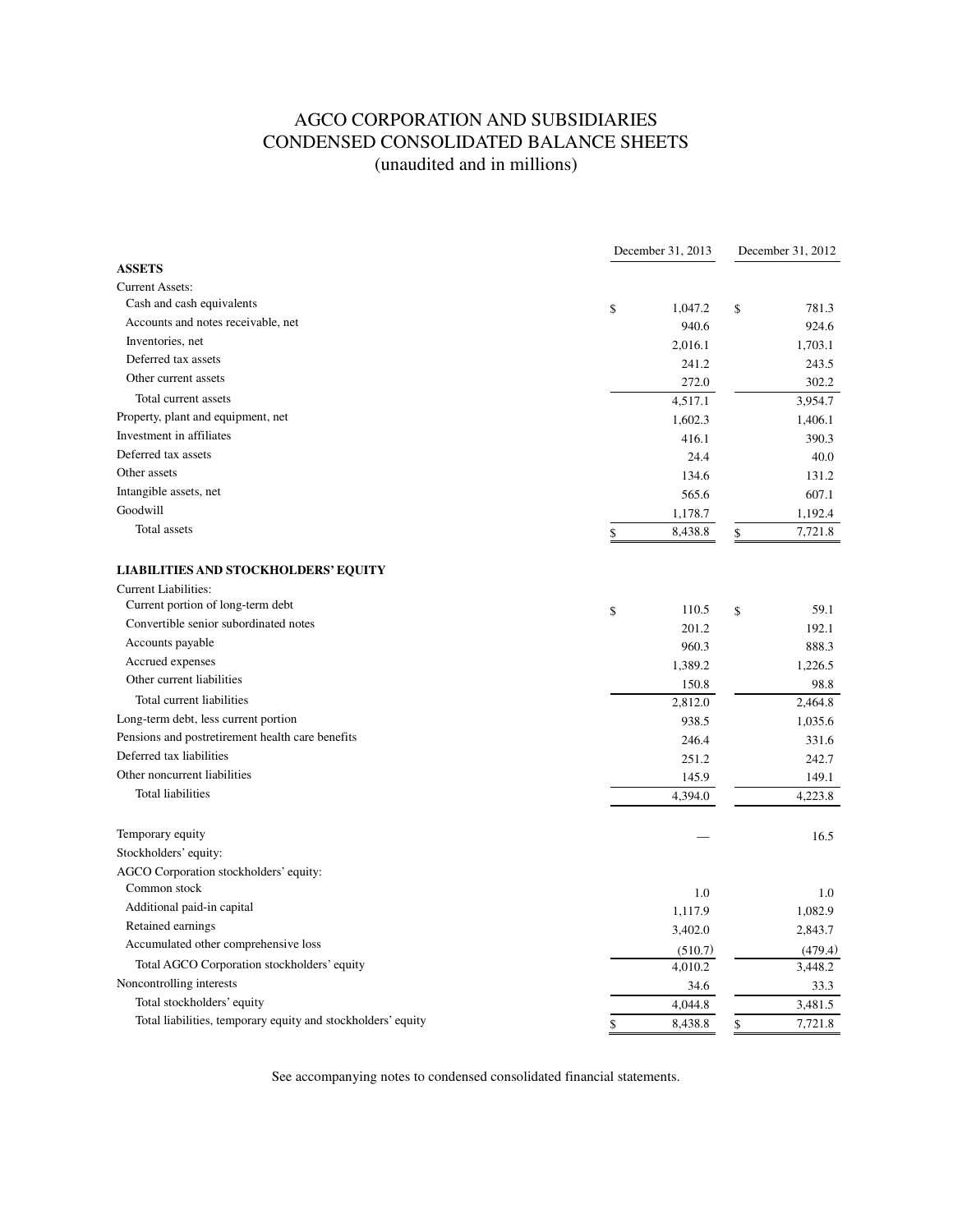# AGCO CORPORATION AND SUBSIDIARIES CONDENSED CONSOLIDATED STATEMENTS OF OPERATIONS (unaudited and in millions, except per share data)

|                                                                                | Three Months Ended December 31, |         |    |         |  |  |
|--------------------------------------------------------------------------------|---------------------------------|---------|----|---------|--|--|
|                                                                                |                                 | 2013    |    | 2012    |  |  |
| Net sales                                                                      | \$                              | 2,859.7 | \$ | 2,703.4 |  |  |
| Cost of goods sold                                                             |                                 | 2,268.7 |    | 2,175.6 |  |  |
| Gross profit                                                                   |                                 | 591.0   |    | 527.8   |  |  |
| Selling, general and administrative expenses                                   |                                 | 295.2   |    | 284.5   |  |  |
| Engineering expenses                                                           |                                 | 86.7    |    | 89.6    |  |  |
| Impairment charge                                                              |                                 |         |    | 22.4    |  |  |
| Amortization of intangibles                                                    |                                 | 11.9    |    | 12.4    |  |  |
| Income from operations                                                         |                                 | 197.2   |    | 118.9   |  |  |
| Interest expense, net                                                          |                                 | 17.8    |    | 14.1    |  |  |
| Other expense, net                                                             |                                 | 14.9    |    | 10.5    |  |  |
| Income before income taxes and equity in net earnings of affiliates            |                                 | 164.5   |    | 94.3    |  |  |
| Income tax provision                                                           |                                 | 38.7    |    | 6.9     |  |  |
| Income before equity in net earnings of affiliates                             |                                 | 125.8   |    | 87.4    |  |  |
| Equity in net earnings of affiliates                                           |                                 | 11.1    |    | 13.6    |  |  |
| Net income                                                                     |                                 | 136.9   |    | 101.0   |  |  |
| Net loss attributable to noncontrolling interests                              |                                 | 2.4     |    | 1.5     |  |  |
| Net income attributable to AGCO Corporation and subsidiaries                   | \$                              | 139.3   | \$ | 102.5   |  |  |
| Net income per common share attributable to AGCO Corporation and subsidiaries: |                                 |         |    |         |  |  |
| <b>Basic</b>                                                                   | \$                              | 1.43    | \$ | 1.06    |  |  |
| Diluted                                                                        | \$                              | 1.40    | \$ | 1.04    |  |  |
| Cash dividends declared and paid per common share                              | \$                              | 0.10    | \$ |         |  |  |
| Weighted average number of common and common equivalent shares outstanding:    |                                 |         |    |         |  |  |
| Basic                                                                          |                                 | 97.4    |    | 96.9    |  |  |
| Diluted                                                                        |                                 | 99.7    |    | 98.5    |  |  |
|                                                                                |                                 |         |    |         |  |  |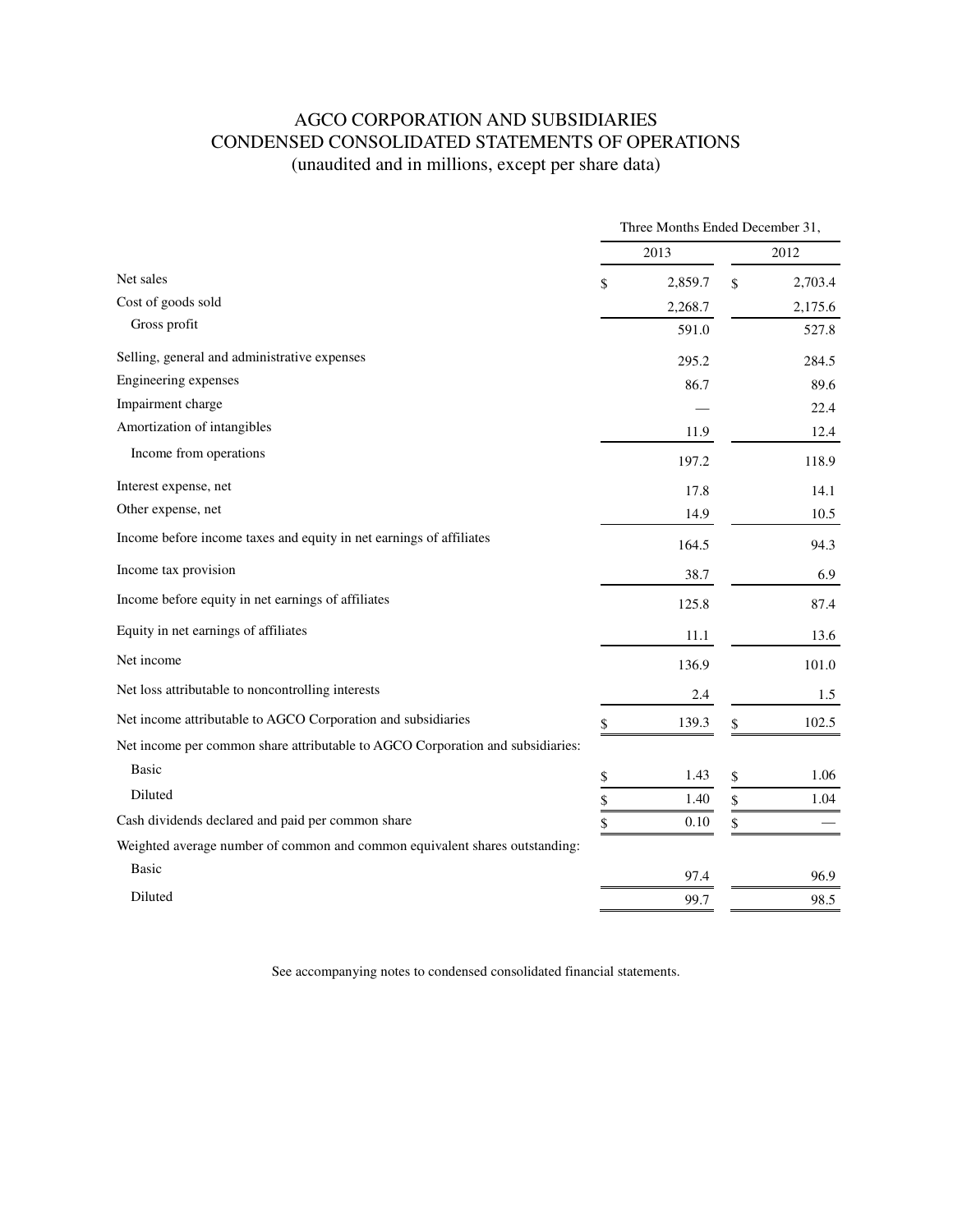# AGCO CORPORATION AND SUBSIDIARIES CONDENSED CONSOLIDATED STATEMENTS OF OPERATIONS (unaudited and in millions, except per share data)

|                                                                                | Years Ended December 31, |          |    |         |  |  |
|--------------------------------------------------------------------------------|--------------------------|----------|----|---------|--|--|
|                                                                                |                          | 2013     |    | 2012    |  |  |
| Net sales                                                                      | \$                       | 10,786.9 | \$ | 9,962.2 |  |  |
| Cost of goods sold                                                             |                          | 8,396.3  |    | 7,839.0 |  |  |
| Gross profit                                                                   |                          | 2,390.6  |    | 2,123.2 |  |  |
| Selling, general and administrative expenses                                   |                          | 1,088.7  |    | 1,041.2 |  |  |
| Engineering expenses                                                           |                          | 353.4    |    | 317.1   |  |  |
| Impairment charge                                                              |                          |          |    | 22.4    |  |  |
| Amortization of intangibles                                                    |                          | 47.8     |    | 49.3    |  |  |
| Income from operations                                                         |                          | 900.7    |    | 693.2   |  |  |
| Interest expense, net                                                          |                          | 58.0     |    | 57.6    |  |  |
| Other expense, net                                                             |                          | 40.1     |    | 34.8    |  |  |
| Income before income taxes and equity in net earnings of affiliates            |                          | 802.6    |    | 600.8   |  |  |
| Income tax provision                                                           |                          | 258.5    |    | 137.9   |  |  |
| Income before equity in net earnings of affiliates                             |                          | 544.1    |    | 462.9   |  |  |
| Equity in net earnings of affiliates                                           |                          | 48.2     |    | 53.5    |  |  |
| Net income                                                                     |                          | 592.3    |    | 516.4   |  |  |
| Net loss attributable to noncontrolling interests                              |                          | 4.9      |    | 5.7     |  |  |
| Net income attributable to AGCO Corporation and subsidiaries                   | \$                       | 597.2    | \$ | 522.1   |  |  |
| Net income per common share attributable to AGCO Corporation and subsidiaries: |                          |          |    |         |  |  |
| <b>Basic</b>                                                                   | \$                       | 6.14     | \$ | 5.38    |  |  |
| Diluted                                                                        | \$                       | 6.01     | \$ | 5.30    |  |  |
| Cash dividends declared and paid per common share                              | \$                       | 0.40     | \$ |         |  |  |
| Weighted average number of common and common equivalent shares outstanding:    |                          |          |    |         |  |  |
| Basic                                                                          |                          | 97.3     |    | 97.1    |  |  |
| Diluted                                                                        |                          | 99.4     |    | 98.6    |  |  |
|                                                                                |                          |          |    |         |  |  |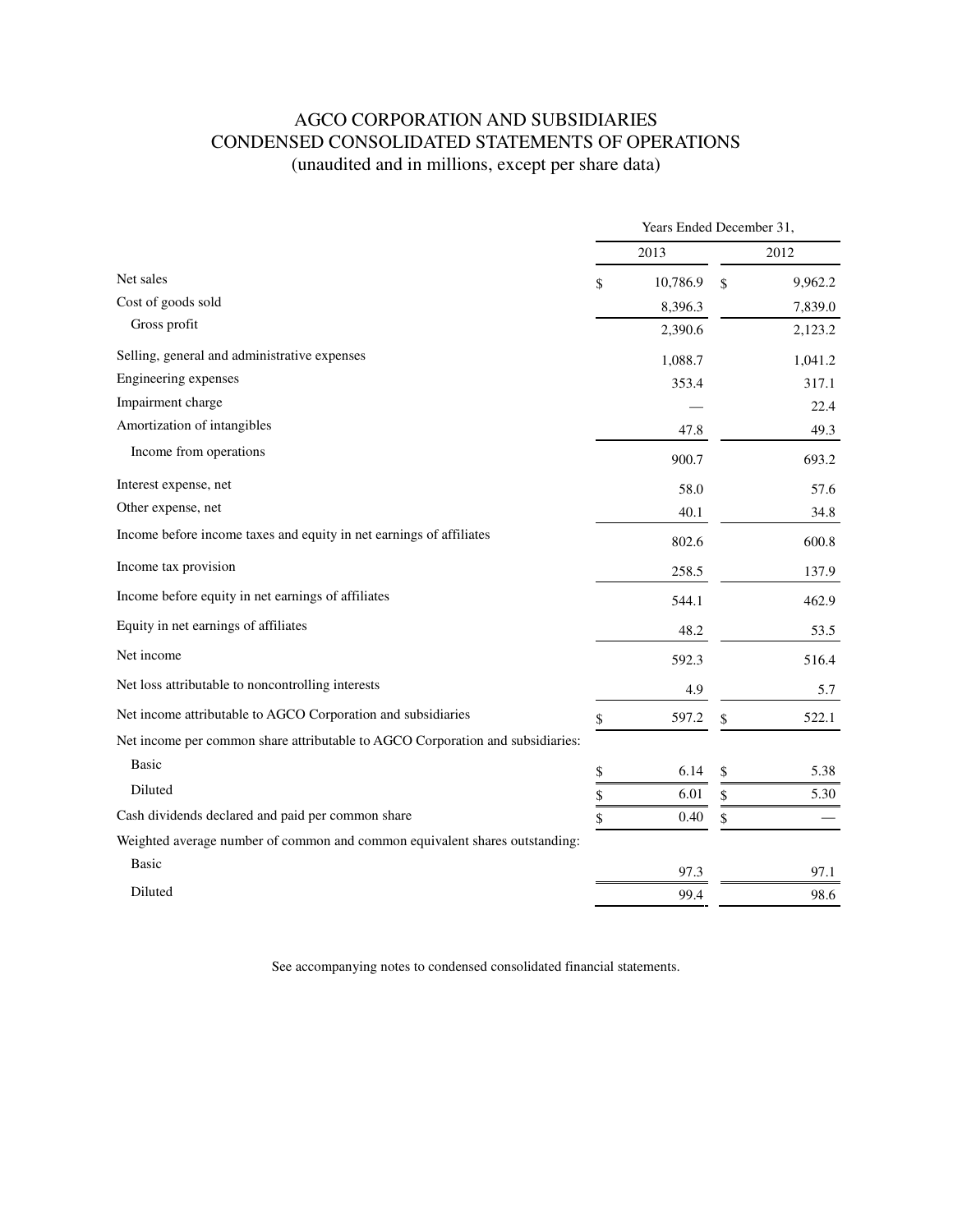# AGCO CORPORATION AND SUBSIDIARIES CONDENSED CONSOLIDATED STATEMENTS OF CASH FLOWS (unaudited and in millions)

|                                                                                             | Years Ended December 31, |             |
|---------------------------------------------------------------------------------------------|--------------------------|-------------|
|                                                                                             | 2013                     | 2012        |
| Cash flows from operating activities:                                                       |                          |             |
| Net income                                                                                  | \$<br>592.3              | \$<br>516.4 |
| Adjustments to reconcile net income to net cash provided by operating<br>activities:        |                          |             |
| Depreciation                                                                                | 211.6                    | 180.6       |
| Deferred debt issuance cost amortization                                                    | 3.5                      | 3.5         |
| Impairment charge                                                                           |                          | 22.4        |
| Amortization of intangibles                                                                 | 47.8                     | 49.3        |
| Amortization of debt discount                                                               | 9.2                      | 8.7         |
| Stock compensation                                                                          | 34.6                     | 36.8        |
| Equity in net earnings of affiliates, net of cash received                                  | (19.0)                   | (25.7)      |
| Deferred income tax provision (benefit)                                                     | 21.7                     | (36.4)      |
| Other                                                                                       | 0.3                      | 0.6         |
| Changes in operating assets and liabilities, net of effects from purchase of<br>businesses: |                          |             |
| Accounts and notes receivable, net                                                          | (36.2)                   | 40.6        |
| Inventories, net                                                                            | (356.9)                  | (160.9)     |
| Other current and noncurrent assets                                                         | 7.0                      | (71.8)      |
| Accounts payable                                                                            | 54.7                     | (61.7)      |
| Accrued expenses                                                                            | 123.4                    | 154.5       |
| Other current and noncurrent liabilities                                                    | 103.0                    | 9.5         |
| Total adjustments                                                                           | 204.7                    | 150.0       |
| Net cash provided by operating activities                                                   | 797.0                    | 666.4       |
| Cash flows from investing activities:                                                       |                          |             |
| Purchases of property, plant and equipment                                                  | (391.8)                  | (340.5)     |
| Proceeds from sale of property, plant and equipment                                         | 2.6                      | 0.9         |
| Purchase of businesses, net of cash acquired                                                | (9.5)                    | (2.9)       |
| Investments in consolidated affiliates, net of cash acquired                                |                          | (20.1)      |
| (Sale of) investments in unconsolidated affiliates, net                                     | (10.0)                   | (15.8)      |
| Restricted cash and other                                                                   |                          | 3.7         |
| Net cash used in investing activities                                                       | (408.7)                  | (374.7)     |
| Cash flows from financing activities:                                                       |                          |             |
| Payment of debt obligations, net                                                            | (58.1)                   | (222.5)     |
| Payment of debt issuance costs                                                              | (0.1)                    | (0.2)       |
| Payment of minimum tax withholdings on stock compensation                                   | (17.0)                   | (0.3)       |
| Excess tax benefit related to stock compensation                                            | 11.4                     |             |
| Payment of dividends to stockholders                                                        | (38.9)                   |             |
| Purchases and retirement of common stock                                                    | (1.0)                    | (17.6)      |
| (Distribution to) investments by noncontrolling interests, net                              | (3.1)                    | (1.0)       |
| Net cash used in financing activities                                                       | (106.8)                  | (241.6)     |
| Effects of exchange rate changes on cash and cash equivalents                               | (15.6)                   | 6.8         |
| Increase in cash and cash equivalents                                                       | 265.9                    | 56.9        |
| Cash and cash equivalents, beginning of year                                                | 781.3                    | 724.4       |
| Cash and cash equivalents, end of year                                                      | \$<br>1,047.2            | \$<br>781.3 |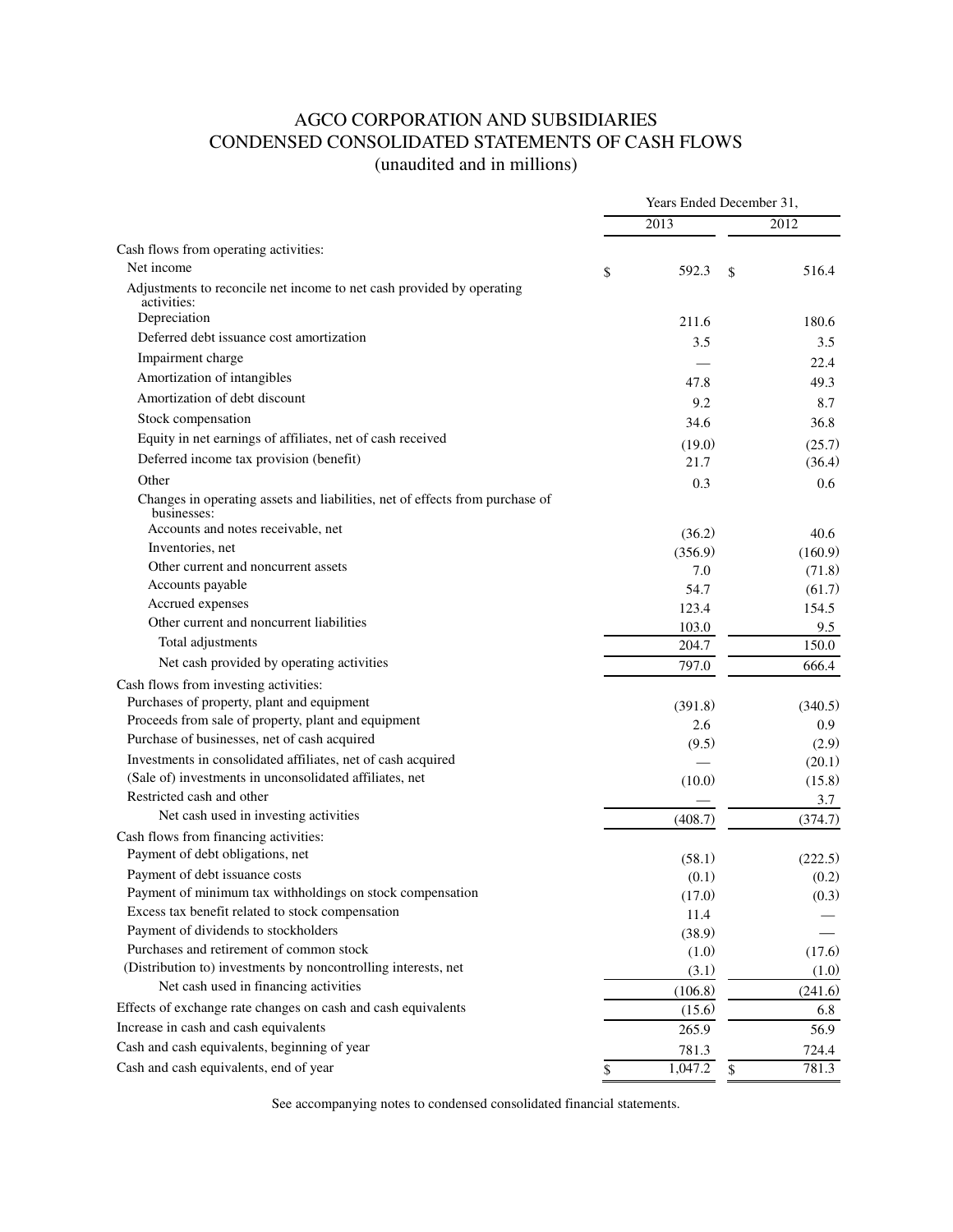## AGCO CORPORATION AND SUBSIDIARIES NOTES TO CONDENSED CONSOLIDATED FINANCIAL STATEMENTS (unaudited, in millions, except share amounts and per share data)

### **1. STOCK COMPENSATION EXPENSE**

The Company recorded stock compensation expense as follows:

|                                              | Three Months Ended December 31, |      | Years Ended December 31, |      |      |      |      |  |
|----------------------------------------------|---------------------------------|------|--------------------------|------|------|------|------|--|
| Cost of goods sold                           | 2013                            | 2012 |                          | 2013 |      | 2012 |      |  |
|                                              |                                 |      | 0.5                      |      |      |      | 2.4  |  |
| Selling, general and administrative expenses | 0.7                             |      |                          |      | 32.6 |      | 34.6 |  |
| Total stock compensation expense             | 0.7                             |      | 8.0                      |      | 34.9 |      | 37.0 |  |

### **2. INDEBTEDNESS**

Indebtedness at December 31, 2013 and 2012 consisted of the following:

|                                                    | December 31, 2013 | December 31, 2012 |
|----------------------------------------------------|-------------------|-------------------|
| 1¼% Convertible senior subordinated notes due 2036 | \$<br>201.2       | \$<br>192.1       |
| $4\frac{1}{2}\%$ Senior term loan due 2016         | 275.0             | 264.2             |
| $5\%$ % Senior notes due 2021                      | 300.0             | 300.0             |
| Credit facility, expires 2016                      | 360.0             | 465.0             |
| Other long-term debt                               | 114.0             | 65.5              |
|                                                    | 1,250.2           | 1,286.8           |
| Current portion of long-term debt<br>Less:         | (110.5)           | (59.1)            |
| 1¼% Convertible senior subordinated notes due 2036 | (201.2)           | (192.1)           |
| Total indebtedness, less current portion           | 938.5             | \$<br>1,035.6     |

Holders of the Company's 1¼% convertible senior subordinated notes had the right to require the Company to repurchase the notes at a repurchase price of 100% of their principal amount, plus any interest, on December 15, 2013. No notes were tendered for repurchase. In addition, holders may convert the notes if, during any fiscal quarter, the closing sales price of the Company's common stock exceeds 120% of the conversion price of \$40.44 per share for at least 20 trading days in the 30 consecutive trading days ending on the last trading day of the preceding fiscal quarter. As of December 31, 2013, the closing sales price of the Company's common stock had exceeded 120% of the conversion price of the 1¼% convertible senior subordinated notes for at least 20 trading days in the 30 consecutive trading days ending December 31, 2013, and, therefore, the holders of the notes may convert the notes during the three months ending March 31, 2014. Due to the ability of the holders of the notes to convert the notes during the three months ending March 31, 2014, the Company classified the notes as a current liability as of December 31, 2013. As of December 31, 2012, the Company classified the notes as a current liability due to the redemption feature of the notes. The Company classified approximately \$9.2 million of the equity component of the 1¼% convertible senior subordinated notes as "Temporary equity" as of December 31, 2012. The amount classified as "Temporary equity" was measured as the excess of (i) the amount of cash that would be required to be paid upon conversion over (ii) the current carrying amount of the liabilityclassified component. As of December 31, 2013, the amount of principal cash required to be repaid upon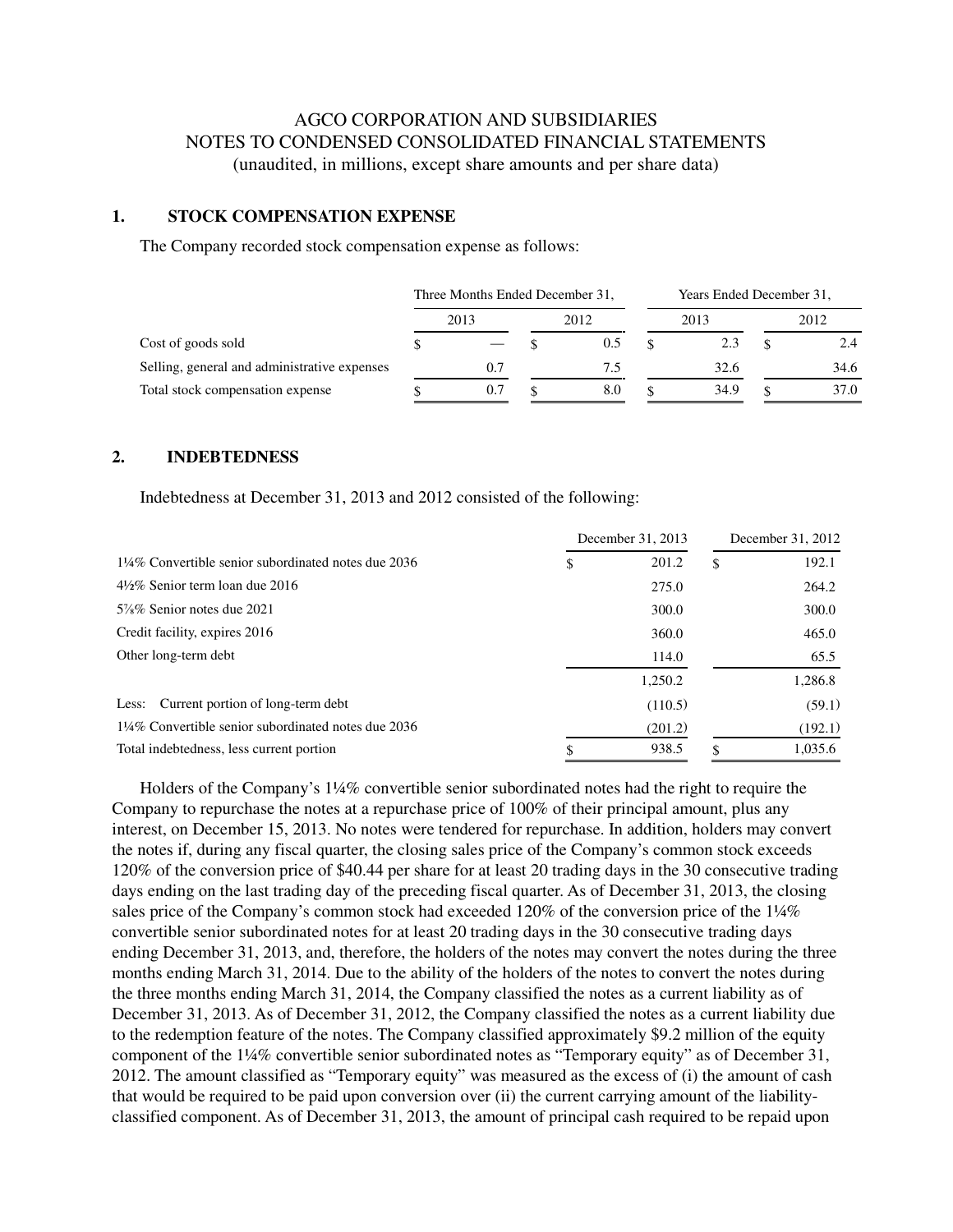conversion of the 1¼% convertible senior subordinated notes was equivalent to the carrying amount of the liability-classified component. Future classification of the notes between current liabilities and longterm debt will be dependent on the closing sales price of the Company's common stock during future quarters, until the fourth quarter of 2015.

In December 2013, holders of the Company's 1¼% convertible senior subordinated notes converted less than \$0.1 million of principal amount of the notes. The Company issued 286 shares associated with the less than \$0.1 million excess conversion value of the notes.

### **3. INVENTORIES**

Inventories at December 31, 2013 and 2012 were as follows:

|                              |    | December 31, 2013 |               |         |  |
|------------------------------|----|-------------------|---------------|---------|--|
| Finished goods               |    | 775.7             | <sup>\$</sup> | 598.5   |  |
| Repair and replacement parts |    | 550.2             |               | 505.6   |  |
| Work in process              |    | 109.0             |               | 137.5   |  |
| Raw materials                |    | 581.2             |               | 461.5   |  |
| Inventories, net             | S. | 2,016.1           | S             | 1,703.1 |  |

## **4. ACCOUNTS RECEIVABLE SALES AGREEMENTS**

At December 31, 2013 and 2012, the Company had accounts receivable sales agreements that permit the sale, on an ongoing basis, of a majority of its wholesale receivables in North America and Europe to its 49% owned U.S., Canadian and European retail finance joint ventures. As of December 31, 2013 and 2012, the cash received from receivables sold under the U.S., Canadian and European accounts receivable sales agreements was approximately \$1.3 billion and \$1.1 billion, respectively.

 Losses on sales of receivables associated with the accounts receivable financing facilities discussed above, reflected within "Other expense, net" in the Company's Condensed Consolidated Statements of Operations, were approximately \$6.8 million and \$25.6 million during the three months and year ended December 31, 2013, respectively. Losses on sales of receivables associated with the accounts receivable financing facilities discussed above, reflected within "Other expense, net" in the Company's Condensed Consolidated Statements of Operations, were approximately \$5.4 million and \$21.8 million during the three months and year ended December 31, 2012, respectively.

The Company's retail finance joint ventures in Brazil and Australia also provide wholesale financing to the Company's dealers. As of December 31, 2013 and 2012, these retail finance joint ventures had approximately \$68.2 million and \$100.6 million, respectively, of outstanding accounts receivable associated with these arrangements. In addition, the Company sells certain trade receivables under factoring arrangements to other financial institutions around the world.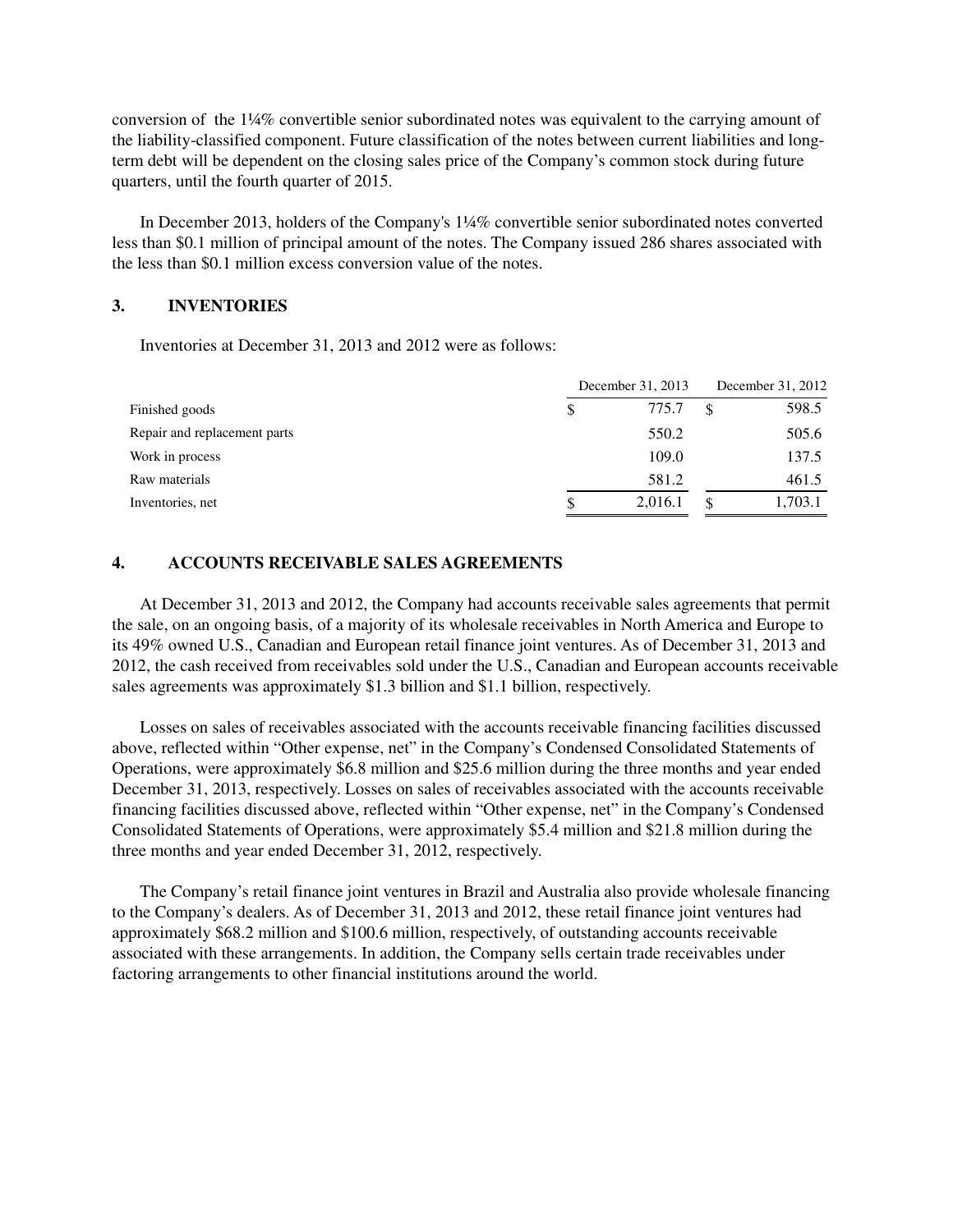## **5. NET INCOME PER SHARE**

The Company's convertible senior subordinated notes provide for (i) the settlement upon conversion in cash up to the principal amount of the converted notes with any excess conversion value settled in shares of the Company's common stock, and (ii) the conversion rate to be increased under certain circumstances if the notes are converted in connection with certain change of control transactions. Dilution of weighted shares outstanding will depend on the Company's stock price for the excess conversion value using the treasury stock method. A reconciliation of net income attributable to AGCO Corporation and subsidiaries and weighted average common shares outstanding for purposes of calculating basic and diluted net income per share for the three months and years ended December 31, 2013 and 2012 is as follows:

|                                                                                                                                                |    | Three Months Ended<br>December 31. |    |       | Years Ended December 31, |    |       |
|------------------------------------------------------------------------------------------------------------------------------------------------|----|------------------------------------|----|-------|--------------------------|----|-------|
|                                                                                                                                                |    | 2013                               |    | 2012  | 2013                     |    | 2012  |
| Basic net income per share:<br>Net income attributable to AGCO Corporation and<br>subsidiaries                                                 | \$ | 139.3                              | \$ | 102.5 | \$<br>597.2              | \$ | 522.1 |
| Weighted average number of common shares outstanding                                                                                           |    | 97.4                               |    | 96.9  | 97.3                     |    | 97.1  |
| Basic net income per share attributable to AGCO<br>Corporation and subsidiaries                                                                |    | 1.43                               | £. | 1.06  | \$<br>6.14               | S. | 5.38  |
| Diluted net income per share:<br>Net income attributable to AGCO Corporation and<br>subsidiaries                                               | \$ | 139.3                              | \$ | 102.5 | \$<br>597.2              | \$ | 522.1 |
| Weighted average number of common shares outstanding                                                                                           |    | 97.4                               |    | 96.9  | 97.3                     |    | 97.1  |
| Dilutive stock-settled appreciation rights and performance<br>share awards                                                                     |    | 0.7                                |    | 1.0   | 0.8                      |    | 1.0   |
| Weighted average assumed conversion of contingently<br>convertible senior subordinated notes                                                   |    | 1.6                                |    | 0.6   | 1.3                      |    | 0.5   |
| Weighted average number of common shares and common<br>share equivalents outstanding for purposes of<br>computing diluted net income per share |    | 99.7                               |    | 98.5  | 99.4                     |    | 98.6  |
| Diluted net income per share attributable to AGCO<br>Corporation and subsidiaries                                                              | S  | 1.40                               |    | 1.04  | \$<br>6.01               |    | 5.30  |

### **6. SEGMENT REPORTING**

The Company's four reportable segments distribute a full range of agricultural equipment and related replacement parts. The Company evaluates segment performance primarily based on income from operations. Sales for each segment are based on the location of the third-party customer. The Company's selling, general and administrative expenses and engineering expenses are charged to each segment based on the region and division where the expenses are incurred. As a result, the components of income from operations for one segment may not be comparable to another segment. Segment results for the three months and years ended December 31, 2013 and 2012 are as follows: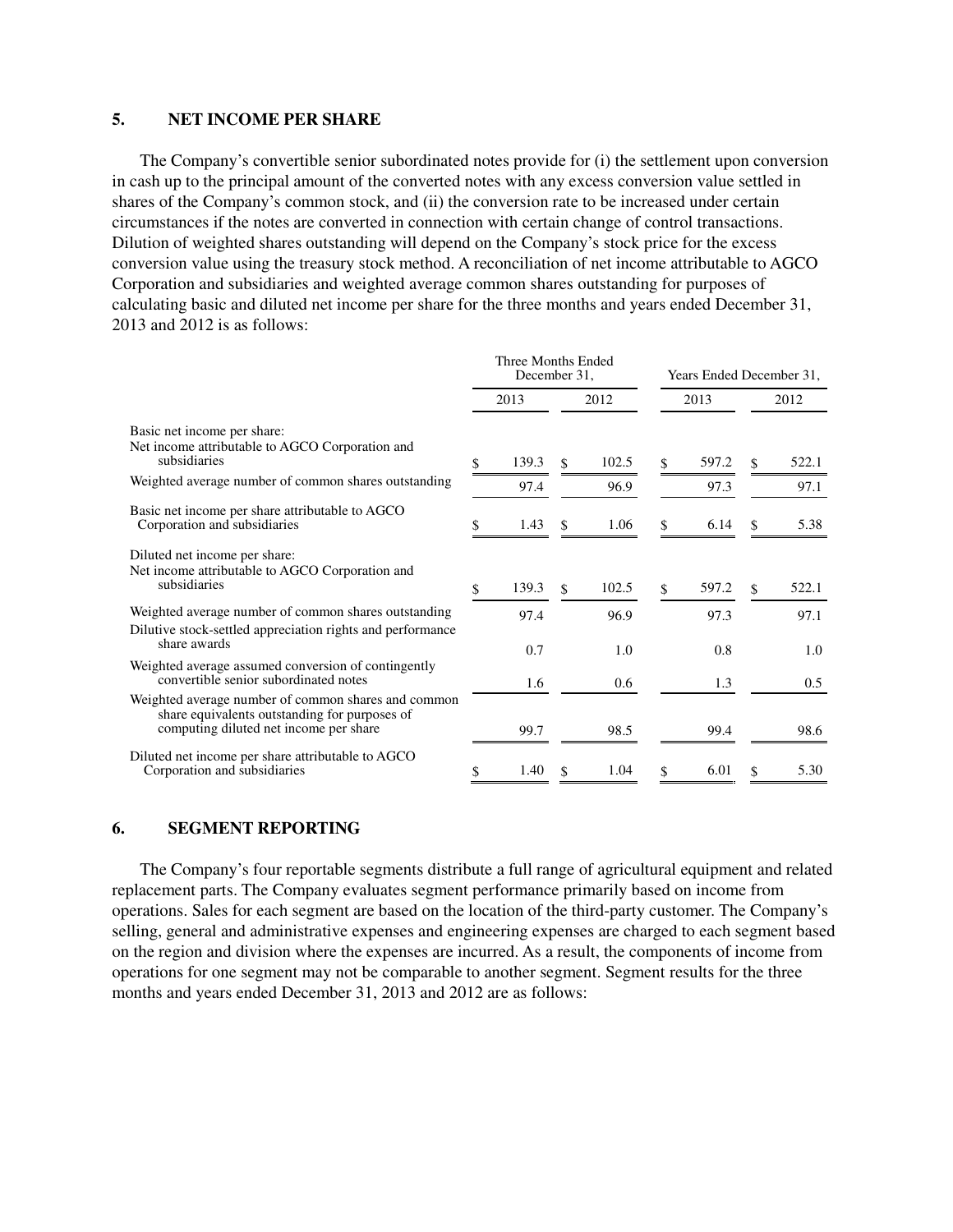| Three Months Ended<br>December 31, |    | North America |     | South America | Europe/Africa/<br>Middle East |         | Asia/Pacific |       | Consolidated |         |
|------------------------------------|----|---------------|-----|---------------|-------------------------------|---------|--------------|-------|--------------|---------|
| 2013                               |    |               |     |               |                               |         |              |       |              |         |
| Net sales                          | \$ | 658.1         | \$. | 461.7         | \$                            | 1.602.9 | S            | 137.0 | -S           | 2,859.7 |
| Income (loss) from operations      |    | 54.1          |     | 32.8          |                               | 155.2   |              | (1.6) |              | 240.5   |
| 2012                               |    |               |     |               |                               |         |              |       |              |         |
| Net sales                          | \$ | 652.3         | -S  | 511.9         | \$.                           | 1,406.5 | \$           | 132.7 | \$.          | 2,703.4 |
| Income from operations             |    | 54.0          |     | 51.0          |                               | 87.4    |              | 0.4   |              | 192.8   |

| Years Ended December 31, | North America |               | South America |     |         |     |       |               | Europe/Africa/<br>Middle East |  |  |  | Asia/Pacific |  | Consolidated |  |
|--------------------------|---------------|---------------|---------------|-----|---------|-----|-------|---------------|-------------------------------|--|--|--|--------------|--|--------------|--|
| 2013                     |               |               |               |     |         |     |       |               |                               |  |  |  |              |  |              |  |
| Net sales                | \$<br>2,757.8 | -S            | 2,039.7       | \$. | 5,481.5 | \$. | 507.9 | \$.           | 10,786.9                      |  |  |  |              |  |              |  |
| Income from operations   | 325.9         |               | 212.7         |     | 558.2   |     | 0.5   |               | 1,097.3                       |  |  |  |              |  |              |  |
| 2012                     |               |               |               |     |         |     |       |               |                               |  |  |  |              |  |              |  |
| Net sales                | \$<br>2.584.4 | <sup>\$</sup> | 1,855.7       | \$  | 5.073.7 | \$  | 448.4 | <sup>\$</sup> | 9,962.2                       |  |  |  |              |  |              |  |
| Income from operations   | 259.9         |               | 161.6         |     | 474.9   |     | 10.2  |               | 906.6                         |  |  |  |              |  |              |  |

A reconciliation from the segment information to the consolidated balances for income from operations is set forth below:

|                                     |   | Three Months Ended December 31, |     |        | Years Ended December 31, |         |      |         |  |  |  |
|-------------------------------------|---|---------------------------------|-----|--------|--------------------------|---------|------|---------|--|--|--|
|                                     |   | 2013                            |     | 2012   |                          | 2013    | 2012 |         |  |  |  |
| Segment income from operations      | D | 240.5                           | \$  | 192.8  | \$                       | 1,097.3 | \$   | 906.6   |  |  |  |
| Corporate expenses                  |   | (30.7)                          |     | (31.6) |                          | (116.2) |      | (107.1) |  |  |  |
| Stock compensation expense          |   | (0.7)                           |     | (7.5)  |                          | (32.6)  |      | (34.6)  |  |  |  |
| Impairment charge                   |   |                                 |     | (22.4) |                          |         |      | (22.4)  |  |  |  |
| Amortization of intangibles         |   | (11.9)                          |     | (12.4) |                          | (47.8)  |      | (49.3)  |  |  |  |
| Consolidated income from operations |   | 197.2                           | \$. | 118.9  | \$                       | 900.7   | \$   | 693.2   |  |  |  |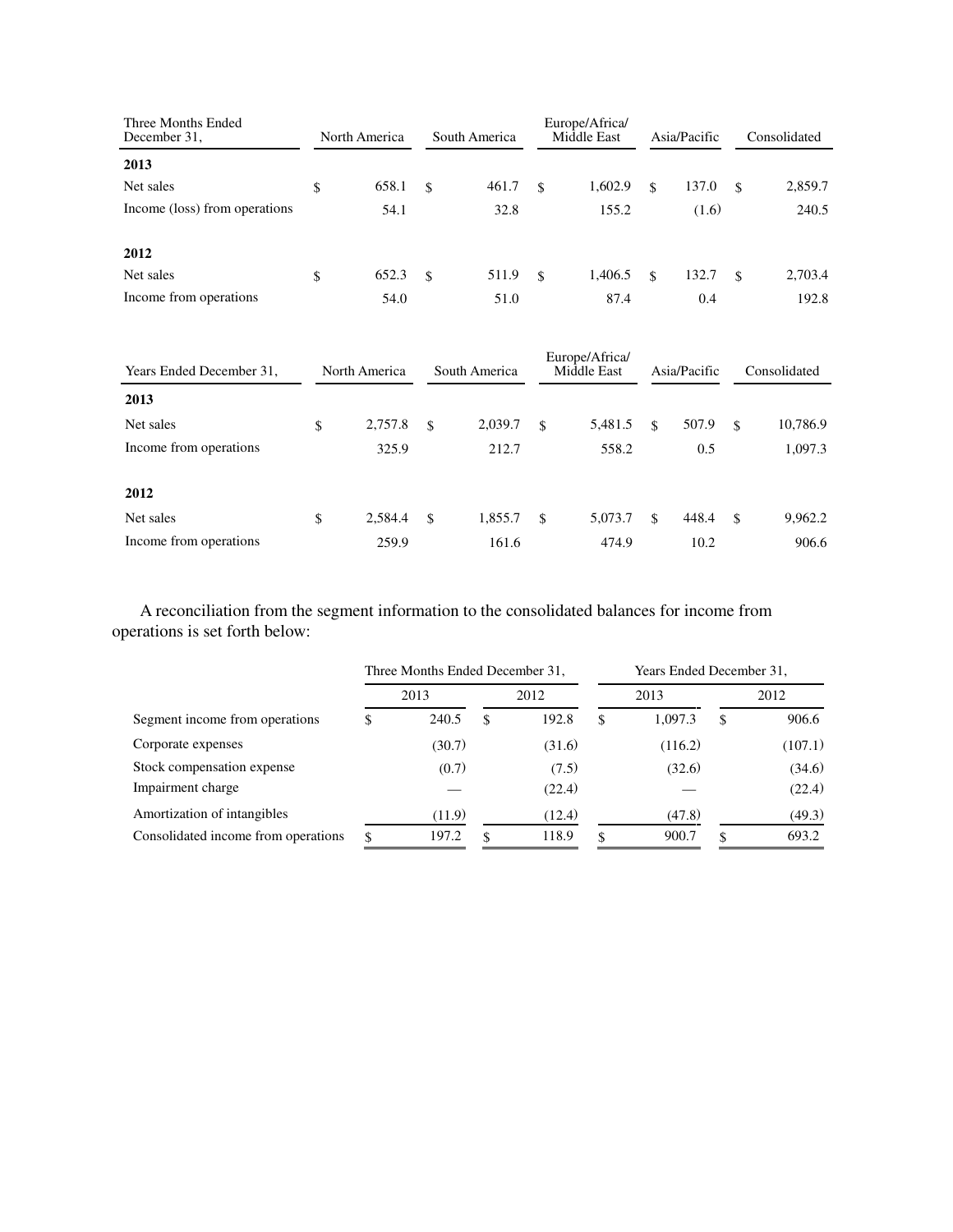### **RECONCILIATION OF NON-GAAP MEASURES**

 This earnings release discloses adjusted income from operations, net income and net income per share, all of which exclude amounts that differ from the most directly comparable measure calculated in accordance with U.S. generally accepted accounting principles ("GAAP"). A reconciliation of each of these financial measures to the most directly comparable GAAP measure is included below.

 The following is a reconciliation of adjusted income from operations, net income and net income per share to reported income from operations, net income and net income per share for the three months ended December 31, 2013 and 2012 (in millions, except per share data):

|                                             | Three months ended December 31, |  |                                     |     |                                    |    |                              |  |                                     |      |                                    |  |  |
|---------------------------------------------|---------------------------------|--|-------------------------------------|-----|------------------------------------|----|------------------------------|--|-------------------------------------|------|------------------------------------|--|--|
|                                             | 2013                            |  |                                     |     |                                    |    | 2012                         |  |                                     |      |                                    |  |  |
|                                             | Income<br>From<br>Operations    |  | <b>Net</b><br>Income <sup>(1)</sup> |     | Net Income<br>Per<br>$Share^{(1)}$ |    | Income<br>From<br>Operations |  | <b>Net</b><br>Income <sup>(1)</sup> |      | Net Income<br>Per<br>$Share^{(1)}$ |  |  |
| As adjusted                                 | \$<br>$197.2 \text{ }$ \$       |  | 139.3                               | -\$ | 1.40                               | \$ | $141.3 \text{ }$ \$          |  | 98.0                                | - \$ | 0.99                               |  |  |
| Tax adjustments <sup><math>(2)</math></sup> |                                 |  |                                     |     |                                    |    |                              |  | (26.9)                              |      | (0.27)                             |  |  |
| Impairment charge <sup>(3)</sup>            |                                 |  |                                     |     |                                    |    | 22.4                         |  | 22.4                                |      | 0.22                               |  |  |
| As reported                                 | \$<br>$197.2 \text{ }$          |  | 139.3                               | -\$ | 1.40                               | \$ | 118.9 $\frac{1}{2}$          |  | $102.5$ \$                          |      | 1.04                               |  |  |

 $(1)$  Net income and net income per share amounts are after tax.

 $^{(2)}$  During the fourth quarter of 2012, the Company recorded a non-cash tax gain associated with the recognition of certain U.S. deferred tax assets from the reversal of its U.S. deferred tax valuation allowance and the recognition of certain U.S. research and development tax credits.

(3) In accordance with ASC 350, "Intangibles- Goodwill and Other," the Company conducted an impairment analysis of its Chinese harvesting business during the fourth quarter of 2012. As a result of its analysis, the Company concluded that the goodwill and certain other intangible assets were impaired and recorded an impairment charge of \$22.4 million.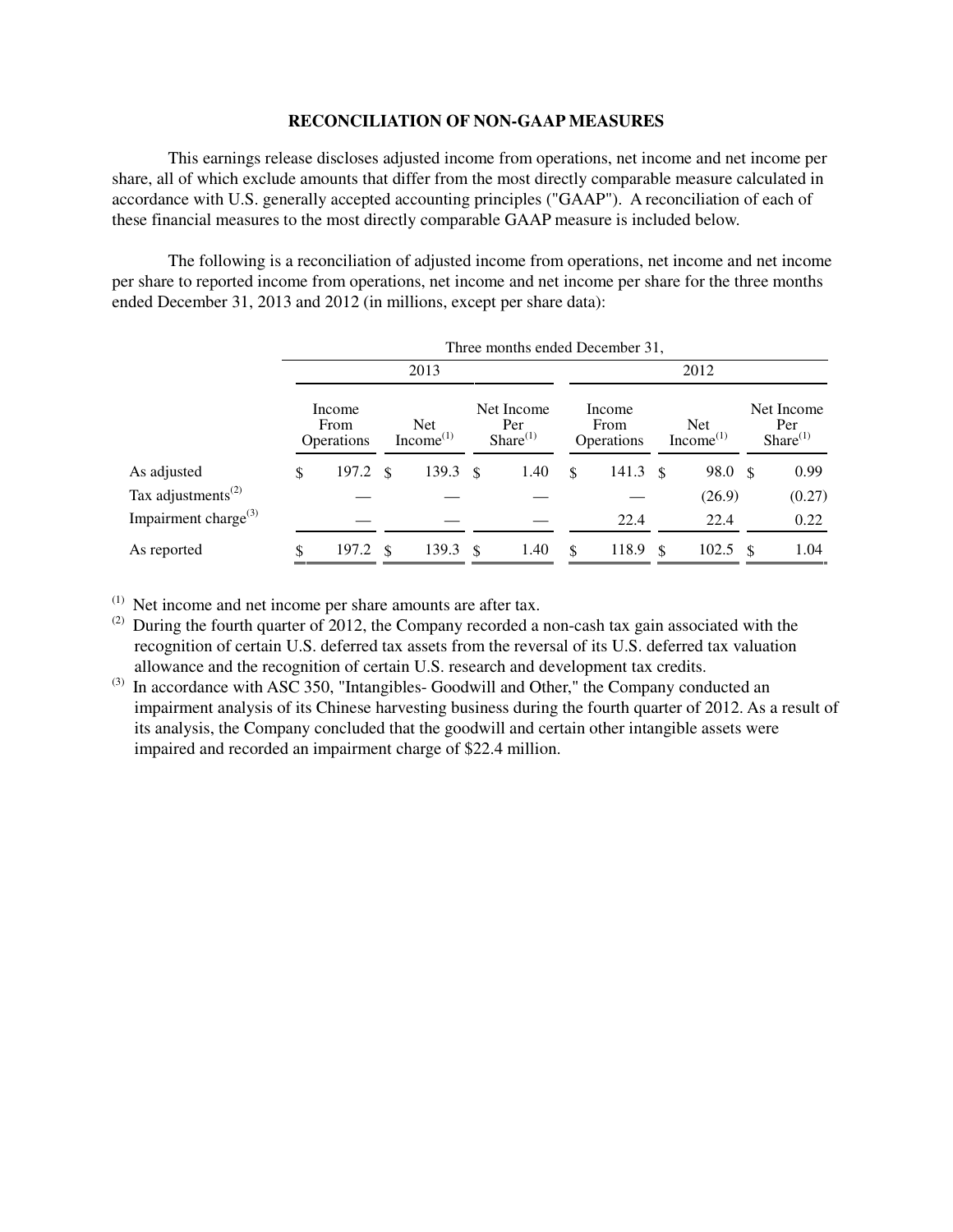The following is a reconciliation of adjusted income from operations, net income and net income per share to reported income from operations, net income and net income per share for the years ended December 31, 2013 and 2012 (in millions, except per share data):

|                                             | Years ended December 31,     |      |                                     |      |                                  |    |                              |  |                                     |               |                                     |
|---------------------------------------------|------------------------------|------|-------------------------------------|------|----------------------------------|----|------------------------------|--|-------------------------------------|---------------|-------------------------------------|
|                                             |                              | 2013 |                                     | 2012 |                                  |    |                              |  |                                     |               |                                     |
|                                             | Income<br>From<br>Operations |      | <b>Net</b><br>Income <sup>(1)</sup> |      | Net Income<br>Per<br>Share $(1)$ |    | Income<br>From<br>Operations |  | <b>Net</b><br>Income <sup>(1)</sup> |               | Net Income<br>Per<br>Share $^{(1)}$ |
| As adjusted                                 | \$<br>900.7                  | - \$ | 597.2                               | -\$  | 6.01                             | \$ | 715.6 \$                     |  | 517.6 \$                            |               | 5.25                                |
| Tax adjustments <sup><math>(2)</math></sup> |                              |      |                                     |      |                                  |    |                              |  | (26.9)                              |               | (0.27)                              |
| Impairment charge <sup>(3)</sup>            |                              |      |                                     |      |                                  |    | 22.4                         |  | 22.4                                |               | 0.22                                |
| As reported                                 | 900.7 \$                     |      | 597.2                               | -\$  | 6.01                             | \$ | 693.2 \$                     |  | 522.1                               | $\mathcal{S}$ | 5.30                                |

 $(1)$  Net income and net income per share amounts are after tax.

(2) During the fourth quarter of 2012, the Company recorded a non-cash tax gain associated with the recognition of certain U.S. deferred tax assets from the reversal of its U.S. deferred tax valuation allowance and the recognition of certain U.S. research and development tax credits.

(3) In accordance with ASC 350, "Intangibles- Goodwill and Other," the Company conducted an impairment analysis of its Chinese harvesting business during the fourth quarter of 2012. As a result of its analysis, the Company concluded that the goodwill and certain other intangible assets were impaired and recorded an impairment charge of \$22.4 million.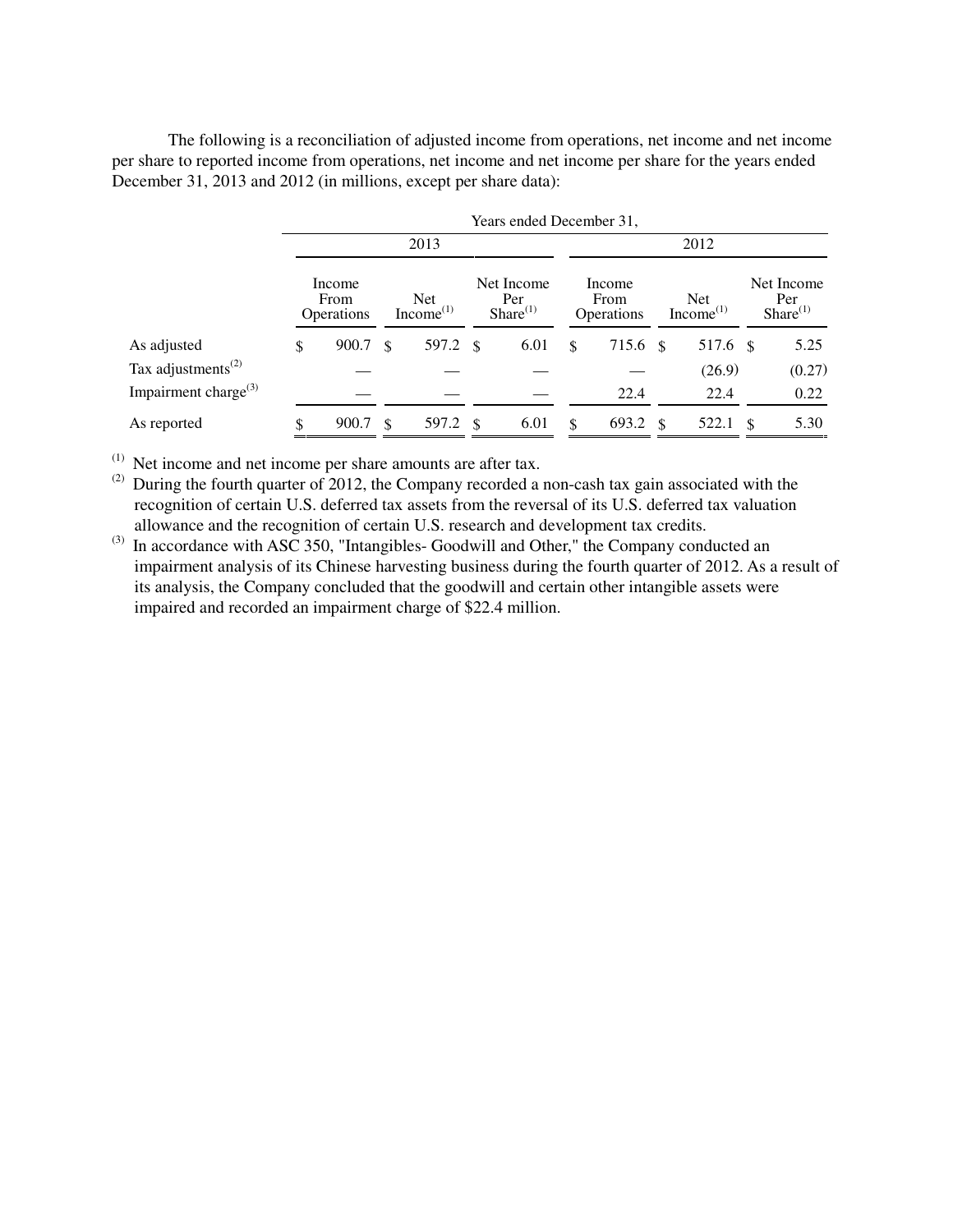This earnings release discloses the percentage change in regional net sales due to the impact of currency translation. The following table sets forth, for the three months and year ended December 31, 2013, the impact to net sales of currency translation by geographical segment (in millions, except percentages):

|                           | Three Months Ended<br>December 31, |               |                           | Change due to currency<br>translation |        |            |  |
|---------------------------|------------------------------------|---------------|---------------------------|---------------------------------------|--------|------------|--|
|                           | 2013                               | 2012          | $%$ change<br>from $2012$ |                                       | \$     | $\%$       |  |
| North America             | \$<br>658.1                        | \$<br>652.3   | $0.9 \%$                  | \$                                    | (4.0)  | $(0.6)\%$  |  |
| South America             | 461.7                              | 511.9         | $(9.8)\%$                 |                                       | (52.7) | $(10.3)\%$ |  |
| Europe/Africa/Middle East | 1.602.9                            | 1,406.5       | 14.0 $%$                  |                                       | 53.8   | 3.8 $%$    |  |
| Asia/Pacific              | 137.0                              | 132.7         | $3.2 \%$                  |                                       | (4.1)  | $(3.1)\%$  |  |
|                           | \$<br>2,859.7                      | \$<br>2.703.4 | 5.8 %                     | \$.                                   | (7.0)  | $(0.3)\%$  |  |

|                           |    | Years Ended December 31, |               |                           |               | Change due to currency<br>translation |           |  |  |
|---------------------------|----|--------------------------|---------------|---------------------------|---------------|---------------------------------------|-----------|--|--|
|                           |    | 2013                     | 2012          | $%$ change<br>from $2012$ |               | \$                                    | $\%$      |  |  |
| North America             | S  | 2,757.8                  | \$<br>2,584.4 | $6.7\%$                   | <sup>\$</sup> | (7.7)                                 | $(0.3)\%$ |  |  |
| South America             |    | 2,039.7                  | 1,855.7       | 9.9%                      |               | (220.2)                               | (11.9)%   |  |  |
| Europe/Africa/Middle East |    | 5,481.5                  | 5,073.7       | $8.0\%$                   |               | 115.9                                 | $2.3\%$   |  |  |
| Asia/Pacific              |    | 507.9                    | 448.4         | 13.3%                     |               | (9.5)                                 | $(2.1)\%$ |  |  |
|                           | \$ | 10,786.9                 | \$<br>9,962.2 | 8.3%                      | \$.           | (121.5)                               | $(1.2)\%$ |  |  |